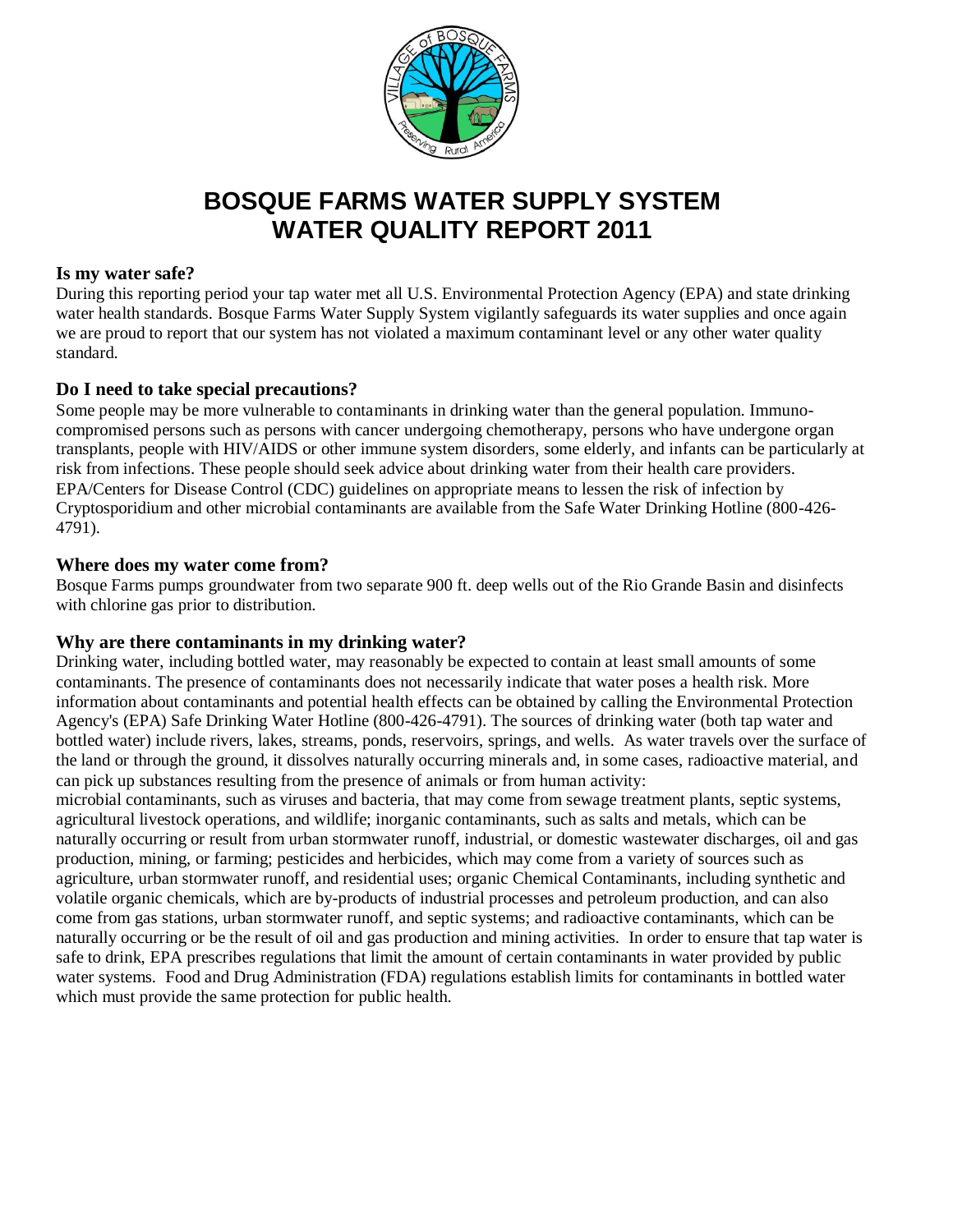## **Water Quality Data Table**

The table below lists all of the drinking water contaminants that we detected during the calendar year of this report. The presence of contaminants in the water does not necessarily indicate that the water poses a health risk. Unless otherwise noted, the data presented in this table is from testing done in the calendar year of the report. The EPA or the State requires us to monitor for certain contaminants less than once per year because the concentrations of these contaminants do not change frequently.

|                                                                                                                    | <b>MCLG</b>        | MCL,                                                                           |                      |                 |                |                                               |                                                               |                                                                                                                          |
|--------------------------------------------------------------------------------------------------------------------|--------------------|--------------------------------------------------------------------------------|----------------------|-----------------|----------------|-----------------------------------------------|---------------------------------------------------------------|--------------------------------------------------------------------------------------------------------------------------|
| <b>Contaminants</b>                                                                                                | or<br><b>MRDLG</b> | TT, or<br><b>MRDL</b>                                                          | Your<br><b>Water</b> | Range<br>Low    | <b>High</b>    | <b>Sample</b><br><b>Date</b>                  | <b>Violation</b>                                              | <b>Typical Source</b>                                                                                                    |
|                                                                                                                    |                    |                                                                                |                      |                 |                |                                               |                                                               |                                                                                                                          |
| <b>Disinfectants &amp; Disinfection By-Products</b>                                                                |                    |                                                                                |                      |                 |                |                                               |                                                               |                                                                                                                          |
| (There is convincing evidence that addition of a disinfectant is necessary for control of microbial contaminants.) |                    |                                                                                |                      |                 |                |                                               |                                                               |                                                                                                                          |
| Chlorine (as Cl2) (ppm)                                                                                            | 4                  | 4                                                                              | 0.65                 | 0.51            | 0.94           | 2011                                          | $\rm No$                                                      | Water additive used to control<br>microbes                                                                               |
| <b>TTHMs</b> [Total<br>Trihalomethanes] (ppb)                                                                      | <b>NA</b>          | 80                                                                             | 4.5                  | $\overline{NA}$ |                | 2010                                          | N <sub>o</sub>                                                | By-product of drinking water<br>disinfection                                                                             |
| HAA5s [Haloacetic<br>Acids] (ppb)                                                                                  | $\overline{NA}$    | 60                                                                             | 14.79                | $\overline{NA}$ |                | 2010                                          | N <sub>o</sub>                                                | By-product of drinking water<br>disinfection                                                                             |
| <b>Inorganic Contaminants</b>                                                                                      |                    |                                                                                |                      |                 |                |                                               |                                                               |                                                                                                                          |
| Arsenic (ppb)                                                                                                      | $\overline{0}$     | $\overline{10}$                                                                | 9                    | 9               | $\overline{9}$ | 2011                                          | N <sub>o</sub>                                                | Erosion of natural deposits;<br>Runoff from orchards; Runoff<br>from glass and electronics<br>production wastes          |
| Fluoride (ppm)                                                                                                     | 4                  | $\overline{4}$                                                                 | 0.59                 | 0.55            | 0.59           | 2011                                          | N <sub>o</sub>                                                | Erosion of natural deposits;<br>Water additive which promotes<br>strong teeth; Discharge from<br>fertilizer and aluminum |
| <b>Radioactive Contaminants</b>                                                                                    |                    |                                                                                |                      |                 |                |                                               |                                                               |                                                                                                                          |
| Alpha emitters (pCi/L)                                                                                             | $\boldsymbol{0}$   | 15                                                                             | 2.9                  | <b>ND</b>       | 2.9            | 2011                                          | N <sub>0</sub>                                                | Erosion of natural deposits                                                                                              |
| Radium (combined<br>226/228) (pCi/L)                                                                               | $\boldsymbol{0}$   | 5                                                                              | 0.02                 | <b>ND</b>       | 0.02           | 2011                                          | No                                                            | Erosion of natural deposits                                                                                              |
| Uranium (ug/L)                                                                                                     | $\overline{0}$     | $\overline{30}$                                                                | 3                    | $\overline{3}$  | $\overline{3}$ | $\overline{2011}$                             | N <sub>o</sub>                                                | Erosion of natural deposits                                                                                              |
|                                                                                                                    |                    |                                                                                | Your                 | <b>Sample</b>   |                | # Samples                                     | <b>Exceeds</b>                                                |                                                                                                                          |
| <b>Contaminants</b>                                                                                                | <b>MCLG</b>        | ${\bf \underline{AL}}$                                                         | <b>Water</b>         | <b>Date</b>     |                | <b>Exceeding AL</b>                           | ${\bf \underline{AL}}$                                        | <b>Typical Source</b>                                                                                                    |
| <b>Inorganic Contaminants</b>                                                                                      |                    |                                                                                |                      |                 |                |                                               |                                                               |                                                                                                                          |
| Copper - action level at<br>consumer taps (ppm)                                                                    | 1.3                | $\overline{1.3}$                                                               | 0.06                 | 2010            |                | $\boldsymbol{0}$                              | N <sub>0</sub>                                                | Corrosion of household<br>plumbing systems; Erosion of<br>natural deposits                                               |
| Lead - action level at<br>consumer taps (ppb)                                                                      | $\mathbf{0}$       | $\overline{15}$                                                                | 2.3                  | 2010            |                | $\mathbf{0}$                                  | N <sub>0</sub>                                                | Corrosion of household<br>plumbing systems; Erosion of<br>natural deposits                                               |
| <b>Unit Descriptions</b>                                                                                           |                    |                                                                                |                      |                 |                |                                               |                                                               |                                                                                                                          |
| <b>Term</b>                                                                                                        |                    | <b>Definition</b>                                                              |                      |                 |                |                                               |                                                               |                                                                                                                          |
| ug/L                                                                                                               |                    |                                                                                |                      |                 |                |                                               | ug/L: Number of micrograms of substance in one liter of water |                                                                                                                          |
| ppm                                                                                                                |                    | ppm: parts per million, or milligrams per liter (mg/L)                         |                      |                 |                |                                               |                                                               |                                                                                                                          |
| ppb                                                                                                                |                    | ppb: parts per billion, or micrograms per liter (µg/L)                         |                      |                 |                |                                               |                                                               |                                                                                                                          |
| pCi/L<br>NA                                                                                                        |                    | pCi/L: picocuries per liter (a measure of radioactivity)<br>NA: not applicable |                      |                 |                |                                               |                                                               |                                                                                                                          |
| $\overline{ND}$                                                                                                    |                    | ND: Not detected                                                               |                      |                 |                |                                               |                                                               |                                                                                                                          |
| NR                                                                                                                 |                    |                                                                                |                      |                 |                | NR: Monitoring not required, but recommended. |                                                               |                                                                                                                          |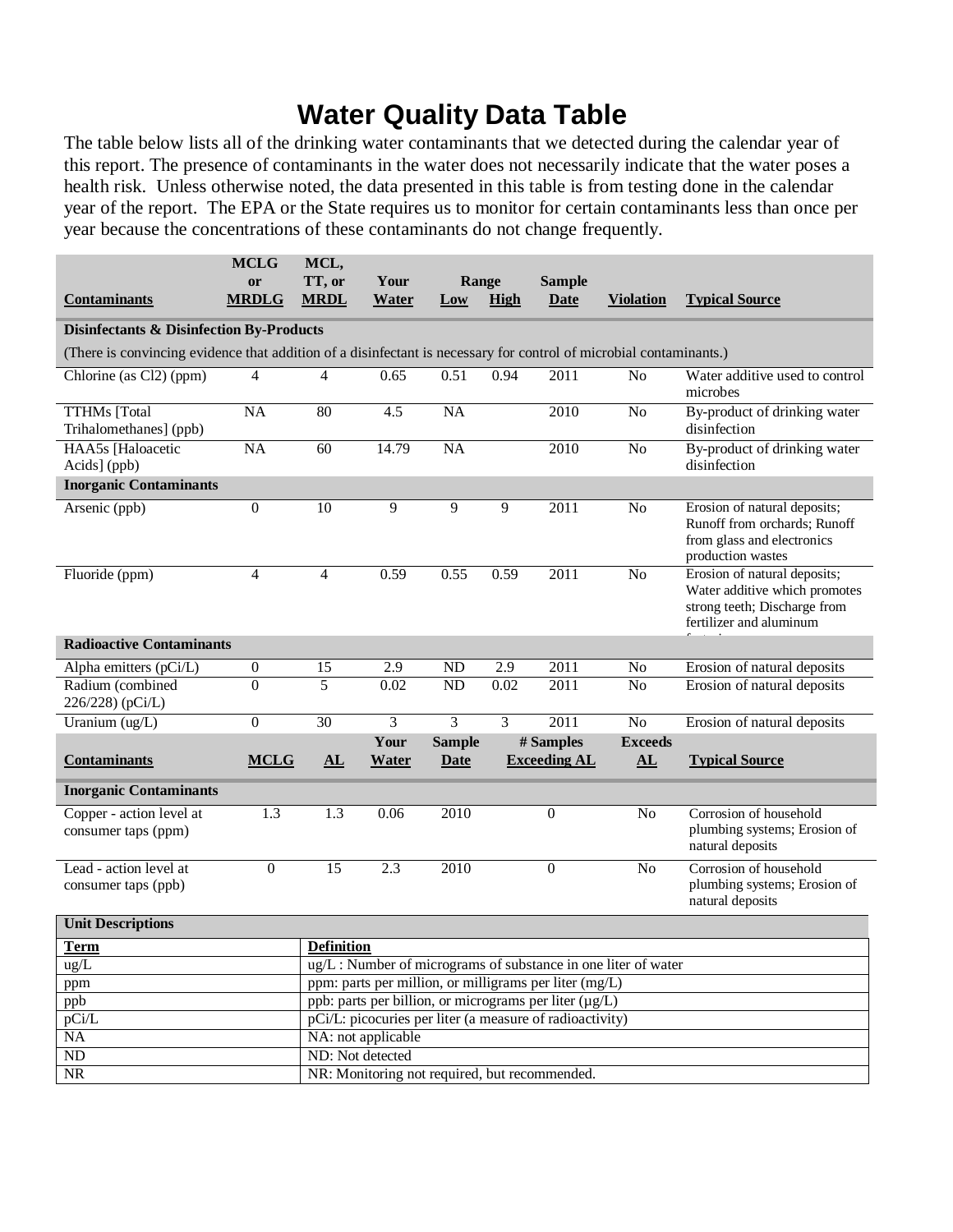| <b>Important Drinking Water Definitions</b> |                                                                                                                                                                                                                                                               |  |  |  |
|---------------------------------------------|---------------------------------------------------------------------------------------------------------------------------------------------------------------------------------------------------------------------------------------------------------------|--|--|--|
| Term                                        | <b>Definition</b>                                                                                                                                                                                                                                             |  |  |  |
| <b>MCLG</b>                                 | MCLG: Maximum Contaminant Level Goal: The level of a contaminant in drinking water below<br>which there is no known or expected risk to health. MCLGs allow for a margin of safety.                                                                           |  |  |  |
| <b>MCL</b>                                  | MCL: Maximum Contaminant Level: The highest level of a contaminant that is allowed in<br>drinking water. MCLs are set as close to the MCLGs as feasible using the best available treatment<br>technology.                                                     |  |  |  |
| TT                                          | TT: Treatment Technique: A required process intended to reduce the level of a contaminant in<br>drinking water.                                                                                                                                               |  |  |  |
| AL                                          | AL: Action Level: The concentration of a contaminant which, if exceeded, triggers treatment or<br>other requirements which a water system must follow.                                                                                                        |  |  |  |
| Variances and Exemptions                    | Variances and Exemptions: State or EPA permission not to meet an MCL or a treatment technique<br>under certain conditions.                                                                                                                                    |  |  |  |
| <b>MRDLG</b>                                | MRDLG: Maximum residual disinfection level goal. The level of a drinking water disinfectant<br>below which there is no known or expected risk to health. MRDLGs do not reflect the benefits of<br>the use of disinfectants to control microbial contaminants. |  |  |  |
| MRDL                                        | MRDL: Maximum residual disinfectant level. The highest level of a disinfectant allowed in<br>drinking water. There is convincing evidence that addition of a disinfectant is necessary for<br>control of microbial contaminants.                              |  |  |  |
| <b>MNR</b>                                  | <b>MNR: Monitored Not Regulated</b>                                                                                                                                                                                                                           |  |  |  |
| <b>MPL</b>                                  | MPL: State Assigned Maximum Permissible Level                                                                                                                                                                                                                 |  |  |  |

#### **How can I get involved?**

Volunteer your home for compliance sampling. Your water system is monitored for compliance with State and Federal drinking water regulations. Many of these regulations require samples be collected from customers homes. Water conservation is one way all of us can get involved. The water conservation effort can affect the water supply for future generations. Residents can also become involved by attending regular Council meetings scheduled on the third Thursday of every month at 6:00 p.m. in the Council Chambers at the Village Office.

#### **Source water assessment and its availability**

The Bosque Farms water system is well maintained and operated, and sources of drinking water are generally protected from potential sources of contamination based on well construction, hydrogeologic settings and system operations and management. The susceptibility rank of the entire water system is Moderately High.

A Source Water Assessment was completed for Bosque Farms in 2003 by the New Mexico Environmental Department. The report was provided to the Bosque Farms Water Supply System and is available through the State of New Mexico Environment Department, Drinking Water Bureau, 525 Camino de Los Marquez, Suite 4, Santa Fe, NM 87505. Copies may also be requested by calling toll free 1-877-654-8720. Please include your name, address, telephone number, email address and the name of the water utility. NMED-DWB may charge a nominal fee for paper copies.

#### **Additional Information for Lead**

If present, elevated levels of lead can cause serious health problems, especially for pregnant women and young children. Lead in drinking water is primarily from materials and components associated with service lines and home plumbing. Village of Bosque Farms Water Supply System is responsible for providing high quality drinking water, but cannot control the variety of materials used in plumbing components. When your water has been sitting for several hours, you can minimize the potential for lead exposure by flushing your tap for 30 seconds to 2 minutes before using water for drinking or cooking. If you are concerned about lead in your water, you may wish to have your water tested. Information on lead in drinking water, testing methods, and steps you can take to minimize exposure is available from the Safe Drinking Water Hotline or at [http://www.epa.gov/safewater/lead.](http://www.epa.gov/safewater/lead)